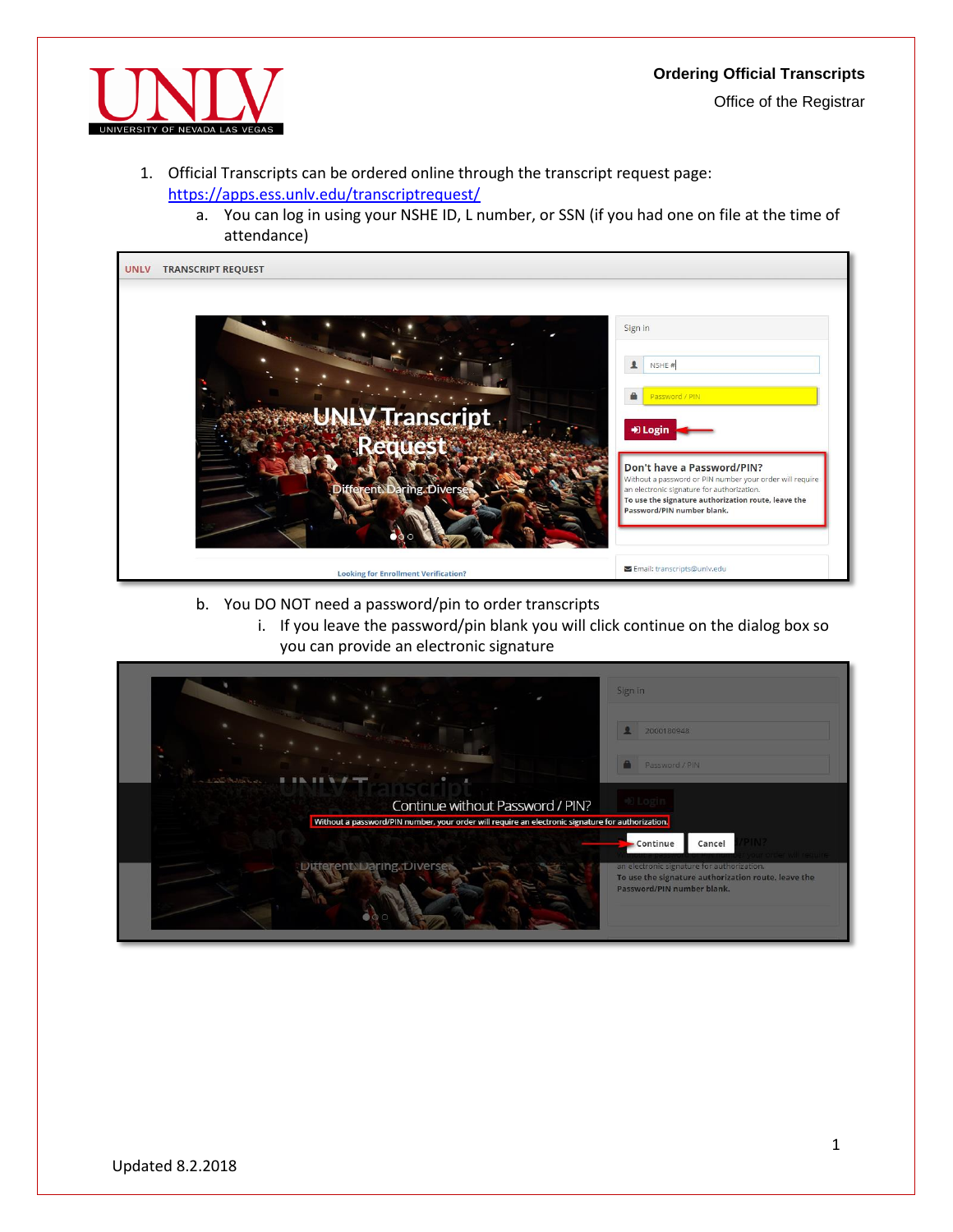





i. You will then enter your email address and phone number and click save Contact Details & Proceed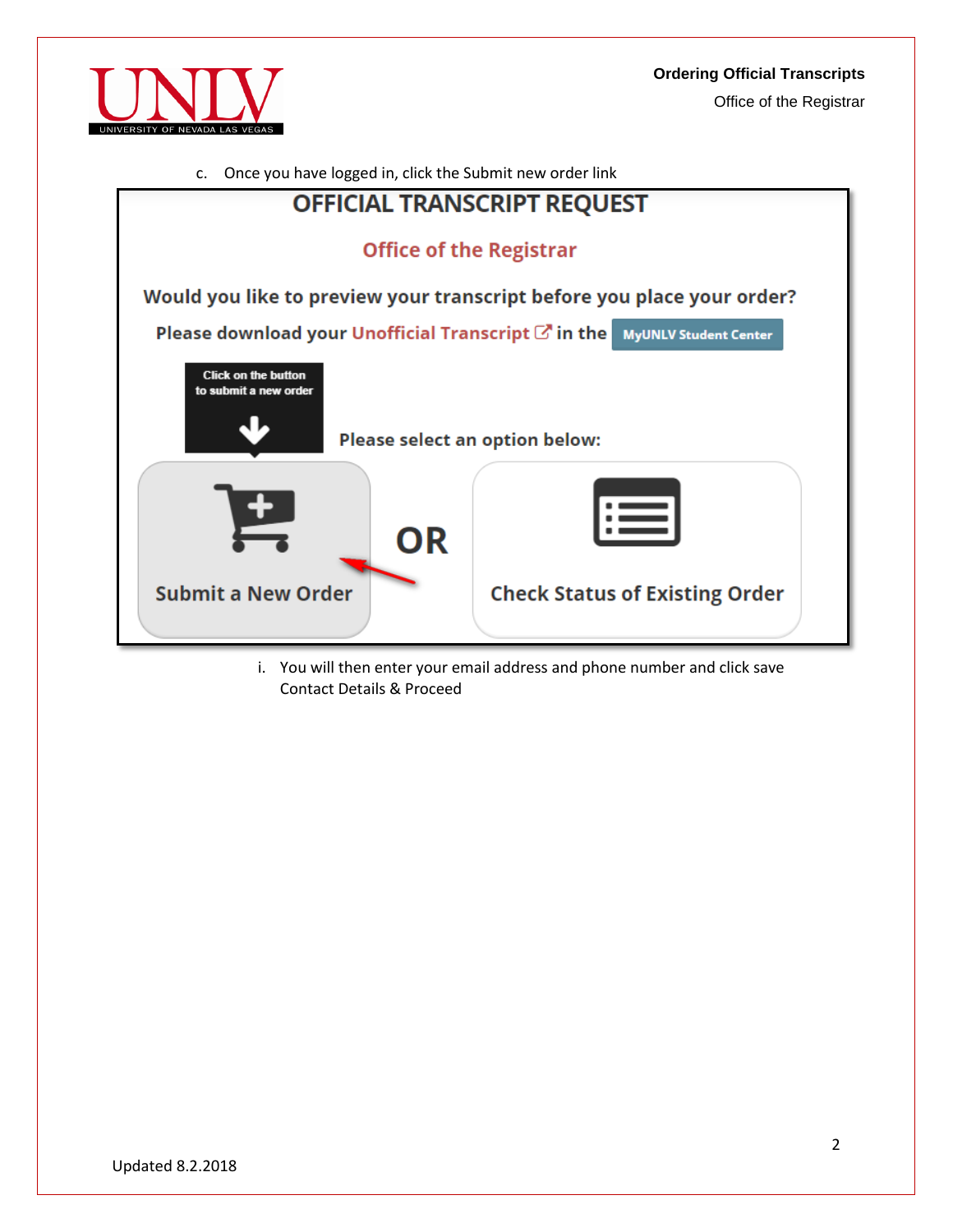

d. Select the type of order you would like to submit:



- i. [Electronic Delivery:](#page-3-0) Only available for submitting transcripts to other NSHE schools
	- 1. This option is FREE
- ii. Pickup on Campus: Orders are ready within 48 hours of a successful charge on the credit card
	- 1. These cost \$10.00
- iii. [Mail to Recipient:](#page-4-0) Transcripts will be mailed within 48 hours of a successful charge on the credit card
	- 1. These are \$10.00 for the transcript and will also include applicable postage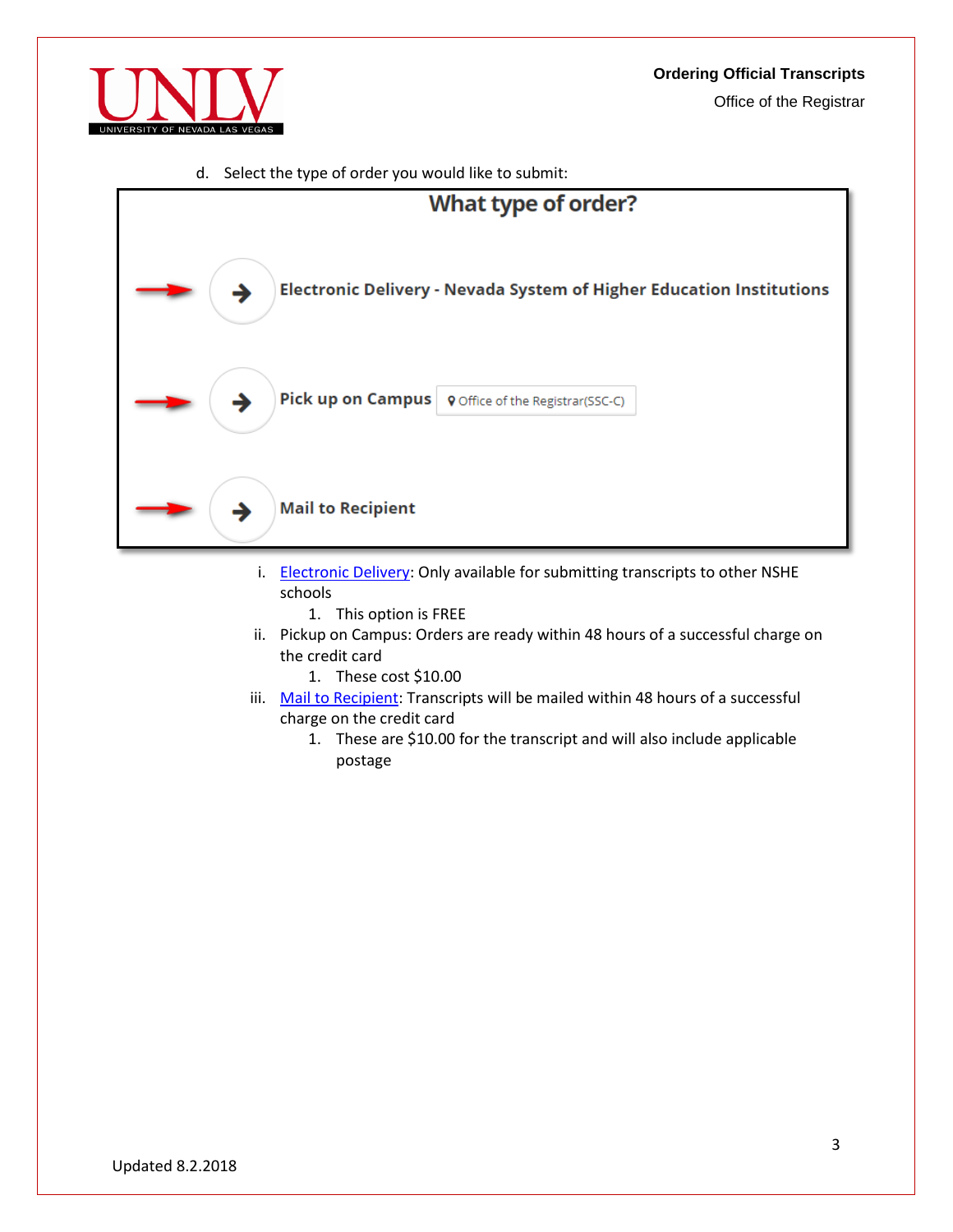

Office of the Registrar

## <span id="page-3-0"></span>e. If you select electronic delivery, you will select the school(s) from the list

| <b>Order Details</b>                                         |                                                                                                                                                                                                                                                                                                                              |  |  |  |  |  |
|--------------------------------------------------------------|------------------------------------------------------------------------------------------------------------------------------------------------------------------------------------------------------------------------------------------------------------------------------------------------------------------------------|--|--|--|--|--|
| <b>New Order</b>                                             |                                                                                                                                                                                                                                                                                                                              |  |  |  |  |  |
| <b>Electronic Delivery</b>                                   |                                                                                                                                                                                                                                                                                                                              |  |  |  |  |  |
| <b>Nevada System of Higher Education (NSHE) Institutions</b> |                                                                                                                                                                                                                                                                                                                              |  |  |  |  |  |
|                                                              | Effective Spring 2017, electronic transcripts from UNLV will be provided to the other 6 Nevada System of Higher Education (NSHE) institutions free of charge. This free service is not<br>applicable to paper transcripts ordered for pick-up or postal delivery. Electronic delivery is not available for non-NSHE schools. |  |  |  |  |  |
| * Transcript Recipient:                                      |                                                                                                                                                                                                                                                                                                                              |  |  |  |  |  |
| College of Southern Nevada                                   |                                                                                                                                                                                                                                                                                                                              |  |  |  |  |  |
| <b>Great Basin College</b>                                   |                                                                                                                                                                                                                                                                                                                              |  |  |  |  |  |
| Nevada State College                                         |                                                                                                                                                                                                                                                                                                                              |  |  |  |  |  |
| Truckee Meadows Community Coll                               |                                                                                                                                                                                                                                                                                                                              |  |  |  |  |  |
| University of Nevada Reno                                    |                                                                                                                                                                                                                                                                                                                              |  |  |  |  |  |
| Western Nevada College                                       |                                                                                                                                                                                                                                                                                                                              |  |  |  |  |  |
| $\leftarrow$ Back                                            | Proceed                                                                                                                                                                                                                                                                                                                      |  |  |  |  |  |

## i. After clicking Proceed, you will review the order and click the "Proceed to Signature Authorization" button to provide the electronic signature

1. Please note: Transactions are NON-REFUNDABLE

| <b>Order Details</b>                    |                 |              |              |                          |                                      |  |
|-----------------------------------------|-----------------|--------------|--------------|--------------------------|--------------------------------------|--|
|                                         |                 |              |              |                          |                                      |  |
| <b>Review Your Order</b>                |                 |              |              |                          |                                      |  |
| <b>Signature Authorization Required</b> |                 |              |              |                          |                                      |  |
| <b>Electronic Delivery</b>              |                 |              |              |                          |                                      |  |
| <b>Recipient</b>                        | <b>Delivery</b> | Qty          | <b>Price</b> | <b>Shipping</b><br>Price | <b>Total</b>                         |  |
| College of Southern Nevada              | Electronic      | $\mathbf{1}$ | \$0.00       | \$0.00                   | \$0.00                               |  |
|                                         |                 |              |              |                          | <b>Grand Total: \$0.00</b>           |  |
| <b>Transactions are non-refundable</b>  |                 |              |              |                          |                                      |  |
|                                         |                 |              |              |                          |                                      |  |
| <b>Cancel Order</b>                     |                 |              |              |                          | Proceed to Signature Authorization 8 |  |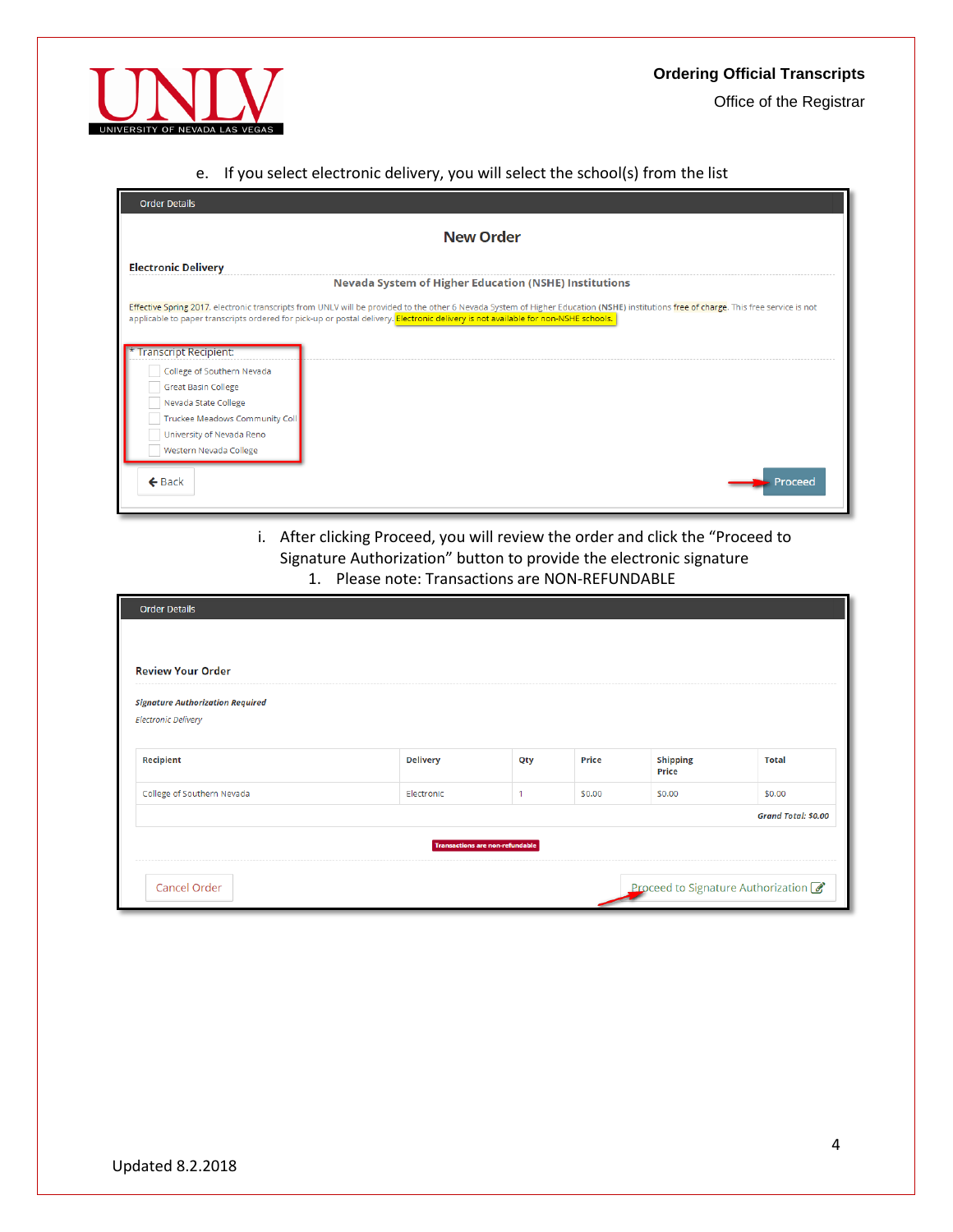

<span id="page-4-0"></span>f. If you select Mail to Recipient, you will enter the number of transcripts you would like to send to EACH address (if you are sending transcripts to multiple addresses you will select the button to add an additional recipient on the next page)

| • Transcript Insert?<br>Need a transcript request insert included with your transcript? Review UNLV's statement on transcript inserts.<br>Organizations such as AMCAS,<br>PharmCas, LSAC, NSF, etc.<br><b>Shipping Method</b><br><b>Domestic Price</b><br><b>Foreign Price</b><br>may request that you include<br>an insert in any transcripts<br>\$0.50<br><b>USPS 1st Class</b><br>\$1.15<br>that you send them. The need<br>to include inserts in<br>transcripts complicates the<br>online request process and<br>Recipient (Who are you sending the transcript to?)<br>waiting for/matching up inserts<br>with requests has been<br>determined to slow down<br>transcript processing for all<br><b>Transcript Quantity</b><br>students. UNLV has looked<br>÷<br>into the insert requirement<br>with the various entities and<br>determined that organizations<br>Recipient:<br>will process your transcript<br>۵<br>request without the insert as<br>long as they can match your<br>Address Line 1:<br>transcript to the information<br>you submit to them and<br>$\mathsf{\Theta}$<br>determine who you are.<br>Address Line 2:<br>Our suggestion is to include<br>the unique identifier* issued<br>$\mathsf{\Theta}$<br>to you by the organization in<br>the organization's mailing<br>City:<br>address which prints on the<br>$\circ$<br>bottom of your official |  |  | <b>Recipient Details</b> |  |
|-------------------------------------------------------------------------------------------------------------------------------------------------------------------------------------------------------------------------------------------------------------------------------------------------------------------------------------------------------------------------------------------------------------------------------------------------------------------------------------------------------------------------------------------------------------------------------------------------------------------------------------------------------------------------------------------------------------------------------------------------------------------------------------------------------------------------------------------------------------------------------------------------------------------------------------------------------------------------------------------------------------------------------------------------------------------------------------------------------------------------------------------------------------------------------------------------------------------------------------------------------------------------------------------------------------------------------------------------------------------------|--|--|--------------------------|--|
|                                                                                                                                                                                                                                                                                                                                                                                                                                                                                                                                                                                                                                                                                                                                                                                                                                                                                                                                                                                                                                                                                                                                                                                                                                                                                                                                                                         |  |  |                          |  |
|                                                                                                                                                                                                                                                                                                                                                                                                                                                                                                                                                                                                                                                                                                                                                                                                                                                                                                                                                                                                                                                                                                                                                                                                                                                                                                                                                                         |  |  |                          |  |
|                                                                                                                                                                                                                                                                                                                                                                                                                                                                                                                                                                                                                                                                                                                                                                                                                                                                                                                                                                                                                                                                                                                                                                                                                                                                                                                                                                         |  |  |                          |  |
|                                                                                                                                                                                                                                                                                                                                                                                                                                                                                                                                                                                                                                                                                                                                                                                                                                                                                                                                                                                                                                                                                                                                                                                                                                                                                                                                                                         |  |  |                          |  |
|                                                                                                                                                                                                                                                                                                                                                                                                                                                                                                                                                                                                                                                                                                                                                                                                                                                                                                                                                                                                                                                                                                                                                                                                                                                                                                                                                                         |  |  |                          |  |

i. If your transcript has an insert please read the statement on inserts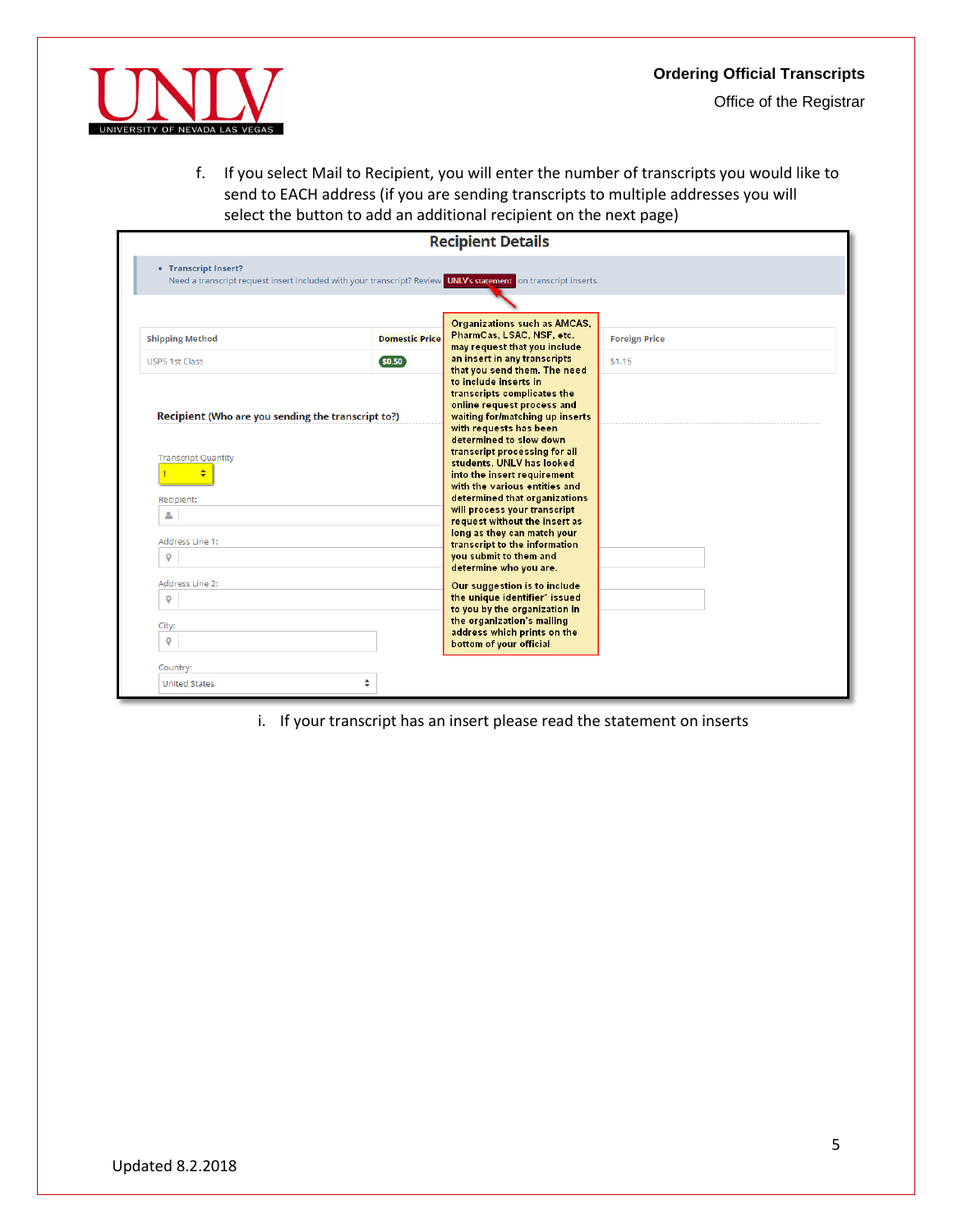



ii. Then you will review the order and proceed to the next page or add an additional recipient

| <b>Review Your Order</b>                |                                                                                                                                                                                            |              |         |                          |              |      |               |
|-----------------------------------------|--------------------------------------------------------------------------------------------------------------------------------------------------------------------------------------------|--------------|---------|--------------------------|--------------|------|---------------|
| <b>Signature Authorization Required</b> |                                                                                                                                                                                            |              |         |                          |              |      |               |
|                                         | When to process: Process as soon as possible                                                                                                                                               |              |         |                          |              |      |               |
| Shipping Method: USPS 1st Class         |                                                                                                                                                                                            |              |         |                          |              |      |               |
|                                         |                                                                                                                                                                                            |              |         |                          |              |      |               |
|                                         | All recipients are processed under the same shipping method.<br>If you require separate shipping methods, please complete a new order.<br><b>Current Recipients (10 Maximum per Order)</b> |              |         |                          |              |      |               |
| <b>Recipient</b>                        | <b>Address</b>                                                                                                                                                                             | Qty          | Price   | <b>Shipping</b><br>Price | <b>Total</b> | Edit | <b>Delete</b> |
| <b>UC Sunnydale</b>                     | 1630 Revello Drive<br>Sunnydale, California 93101<br><b>United States</b>                                                                                                                  | $\mathbf{1}$ | \$10.00 | \$0.50                   | \$10.50      | Edit | Delete        |

## iii. For the Signature Authorization draw your signature and Proceed to Payment

| <b>Consent to Release Information from Education Records</b>                                                                                                                                                                                                                                                                |
|-----------------------------------------------------------------------------------------------------------------------------------------------------------------------------------------------------------------------------------------------------------------------------------------------------------------------------|
| The undersigned individual authorizes The University of Nevada, Las Vegas to release the official transcript of his/her education records to the individual(s) or organization(s)<br>listed below.<br>• UC Sunnydale<br>This is the last chance to<br>1630 Revello Drive<br>verify the shipping address<br>Sunnydale CA USA |
| Draw your signature<br>Clear $\mathscr{F}$                                                                                                                                                                                                                                                                                  |
| Save & Proceed →<br>You will have a chance to review your signature on the next page.                                                                                                                                                                                                                                       |